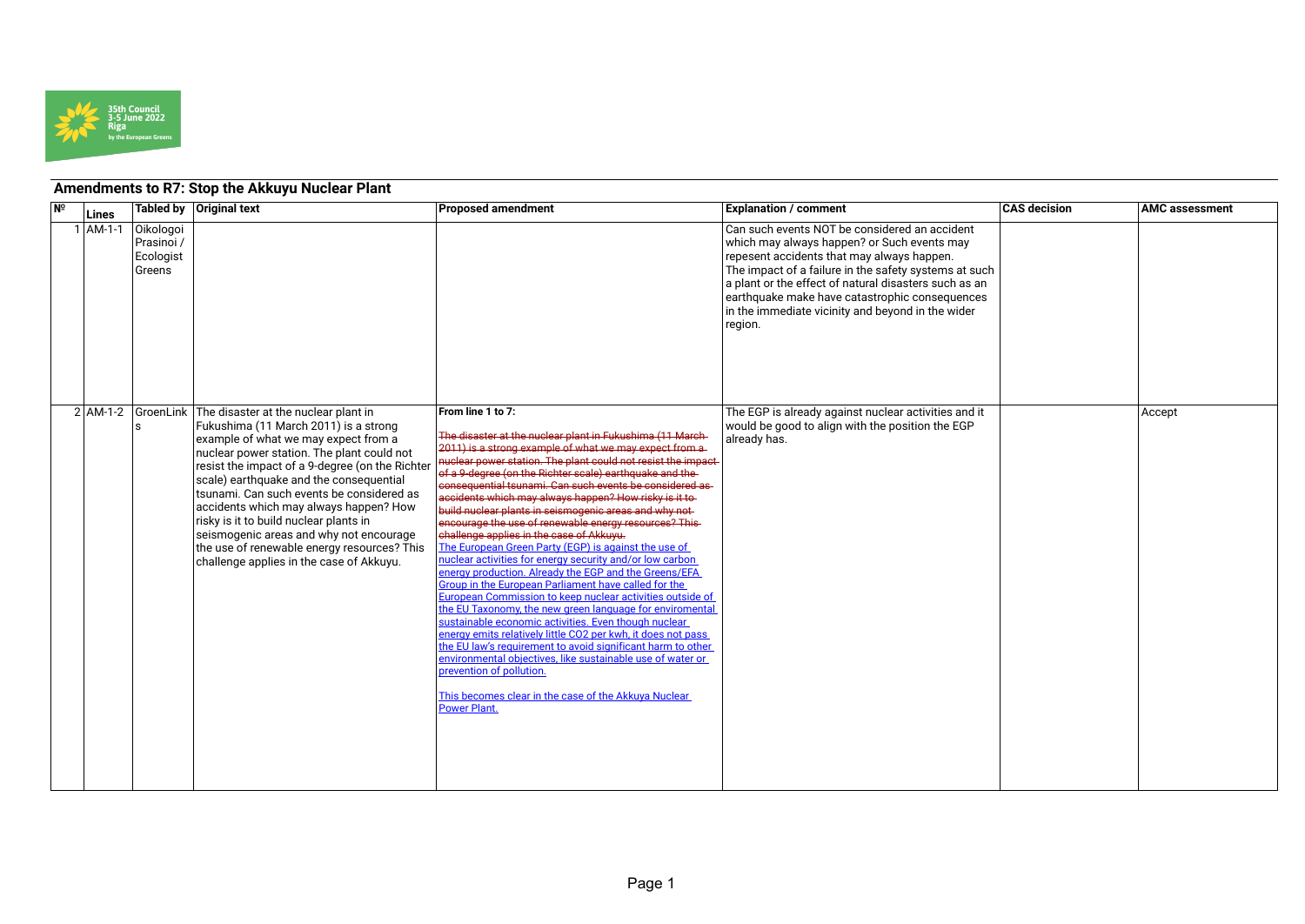| $3$ AM-4-1       | <b>Oikologoi</b><br>Prasinoi /<br>Ecologist<br>Greens | $\vert$ resist the impact of a 9-degree (on the Richter   Insert from line 3 to 5:<br>scale) earthquake and the consequential<br>Itsunami. Can such events be considered as<br>accidents which may always happen? How<br>risky is it to build nuclear plants in<br>seismogenic areas and | resist the impact of a 9-degree (on the Richter scale)<br>earthquake and the consequential tsunami. Can such<br>events not be considered as accidents which may<br>always happen? How risky is it to build nuclear plants                                                                                                                                                                                                                                                                                                                                                                                                                                                                                                                                                                                                                                                                                                                               |                                                                                                                | Discuss |
|------------------|-------------------------------------------------------|------------------------------------------------------------------------------------------------------------------------------------------------------------------------------------------------------------------------------------------------------------------------------------------|---------------------------------------------------------------------------------------------------------------------------------------------------------------------------------------------------------------------------------------------------------------------------------------------------------------------------------------------------------------------------------------------------------------------------------------------------------------------------------------------------------------------------------------------------------------------------------------------------------------------------------------------------------------------------------------------------------------------------------------------------------------------------------------------------------------------------------------------------------------------------------------------------------------------------------------------------------|----------------------------------------------------------------------------------------------------------------|---------|
|                  |                                                       |                                                                                                                                                                                                                                                                                          | in seismogenic areas and                                                                                                                                                                                                                                                                                                                                                                                                                                                                                                                                                                                                                                                                                                                                                                                                                                                                                                                                |                                                                                                                |         |
| 4 AM-7-1 Bündnis | 90/Die<br>Grünen                                      | why not encourage the use of renewable<br>energy resources? This challenge applies in<br>the case of Akkuyu.                                                                                                                                                                             | Insert from line 6 to 7:<br>why not encourage the use of renewable energy<br>resources? This challenge applies in the case of<br>Akkuyu. The Turkish government has essentially given<br>the site to Russia. The Turkish state doesn't have any<br>authority to intervene in the operational or the building<br>phase of the reactor. Even the control mechanisms<br>are not clear in the contract.                                                                                                                                                                                                                                                                                                                                                                                                                                                                                                                                                     |                                                                                                                | Accept  |
| 5 AM-9-2 Bündnis | 90/Die<br>Grünen                                      | The impact of a failure in the safety systems<br>at such a plant or an earthquake is a high risk<br>with inevitably catastrophic consequences for<br>the region. Even the everyday operation of a<br>nuclear plant represents a danger for human<br>beings,                              | Insert from line 8 to 10:<br>The impact of a failure in the safety systems at such a<br>plant or an earthquake is a high risk with inevitably<br>catastrophic consequences for the region. The<br>Russian- financed Akkuyu Nuclear Power Plant in<br>southern Turkey sits on a major plate tectonic fault<br>line. The Akkuyu-Mersin region is particularly subject<br>to earthquakes and has repeatedly experienced<br>earthquakes of a size of over 6 on the Richter scale;<br>the power station is to be sited only 25 km from an<br>active seismic fault which has provoked strong<br>reactions from environmental organisations and<br>experts in the field. In case of a nuclear accident, not<br>only the area of Akkuyu would be in danger, but also<br>Cyprus, the Greek Dodecanese region and the whole of<br>the south-east Mediterranean region. Even the<br>everyday operation of a nuclear plant represents a<br>danger for human beings. |                                                                                                                | Accept  |
| 6 AM-15-1 Groen  |                                                       | transported by air to Russia for treatment and<br>brought back to Turkey to be buried for some<br>decades. However, further to the technical<br>environmental and safety issues, risks are<br>significantly higher due to the political<br>instability                                   | Delete from line 14 to 16:<br>transported by air to Russia for treatment and brought   is.<br>back to Turkey to be buried for some decades.<br>However, further to the technical environmental and<br>safety issues, risks are significantly higher due to the<br>political instability                                                                                                                                                                                                                                                                                                                                                                                                                                                                                                                                                                                                                                                                 | High-level waste is a problem for much longer. It is<br>not clear in this text what exactly the long-term plan | Accept  |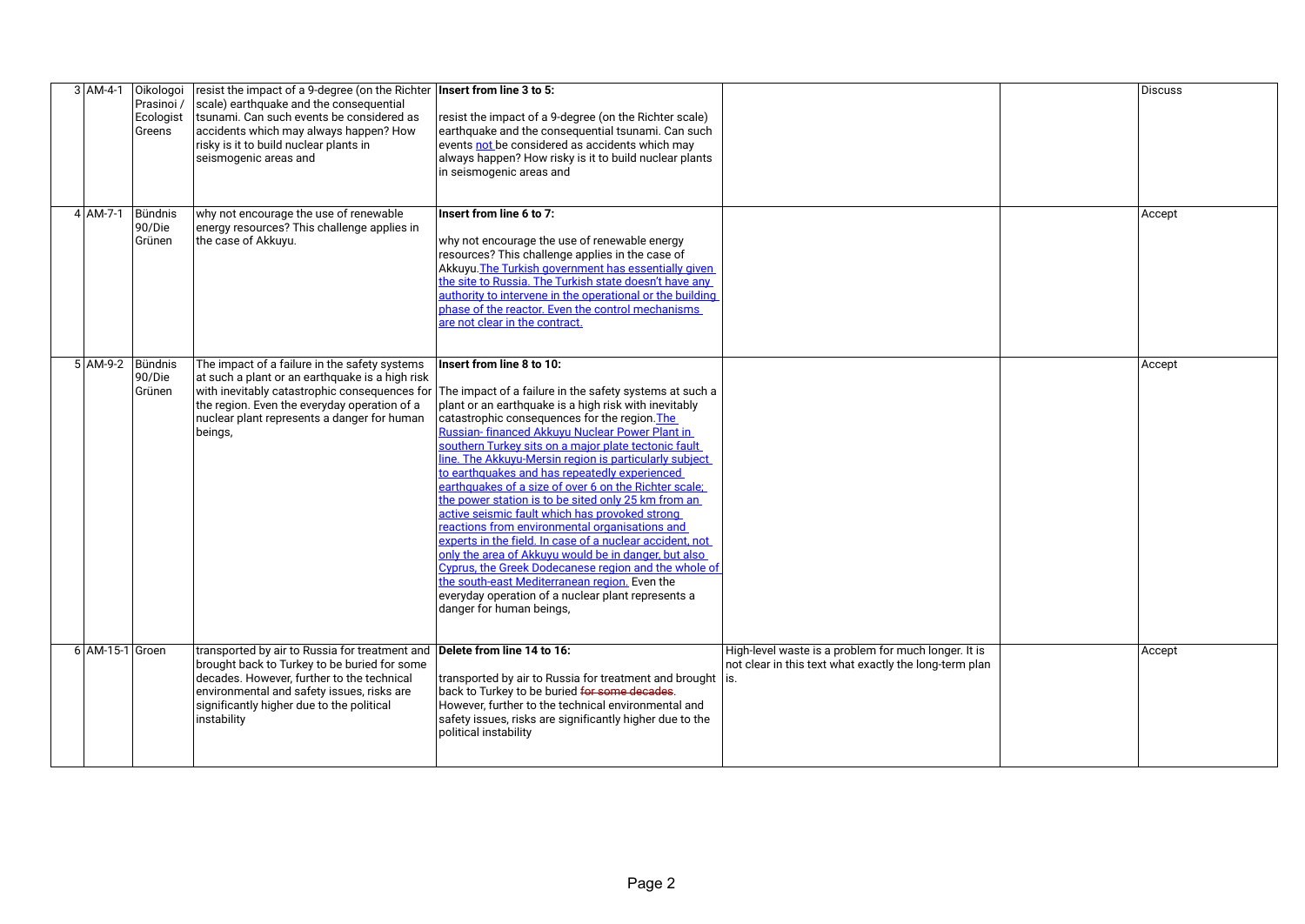|                     | Prasinoi /<br>Ecologist<br>Greens | 7 AM-17-1 Oikologoi safety issues, risks are significantly higher<br>due to the political instability in the region. To<br>be more accurate, the term 'peaceful use' of<br>nuclear power is practically meaningless. | Insert from line 16 to 18:<br>safety issues, risks are significantly higher due to the<br>political instability in the region and beyond. To be<br>more accurate, the term 'peaceful use' of nuclear<br>power is practically meaningless.                                                                                                                                                                                                                                                                                                                                                                                                                                |  | Accept                                                                     |
|---------------------|-----------------------------------|----------------------------------------------------------------------------------------------------------------------------------------------------------------------------------------------------------------------|--------------------------------------------------------------------------------------------------------------------------------------------------------------------------------------------------------------------------------------------------------------------------------------------------------------------------------------------------------------------------------------------------------------------------------------------------------------------------------------------------------------------------------------------------------------------------------------------------------------------------------------------------------------------------|--|----------------------------------------------------------------------------|
| 8 AM-18-1 Oikologoi | Prasinoi /<br>Ecologist<br>Greens | in the region. To be more accurate, the term<br>peaceful use' of nuclear power is practically<br>meaningless.                                                                                                        | Insert from line 17 to 18:<br>in the region. To be more accurate, the term 'peaceful<br>use' of nuclear power is practically meaningless.<br>Additionally, the construction of a nuclear power plant<br>this period by a Russian construction company does<br>not contribute to the stability of the region but<br>increases Turkey's dependence on Putin's regime.                                                                                                                                                                                                                                                                                                      |  | To be discussed (in order<br>to strenghten it) in<br>connection to AM 10 & |
| 9 AM-23-1 Bündnis   | 90/Die<br>Grünen                  | all aspects - and furthermore, have not been<br>carried out using a legally sound procedure.                                                                                                                         | Insert from line 22 to 23:<br>all aspects - and furthermore, have not been carried<br>out using a legally sound procedure. In addition, the<br>accidents and cracks in the foundation point to a big<br>lack of plant safety and security. A Russian worker<br>died on Feb. 24 2022 in an accident at the<br>construction site. He was one of the employees of the<br>subcontractor company. The man was seriously<br>injured and died when a metal structure was being<br>erected in the pre-assembly area next to the 1st unit of<br>the Akkuyu NPP construction site. On May 18, 2022<br>hundreds of workers of construction firms downed<br>tools over unpaid wages. |  | Accept                                                                     |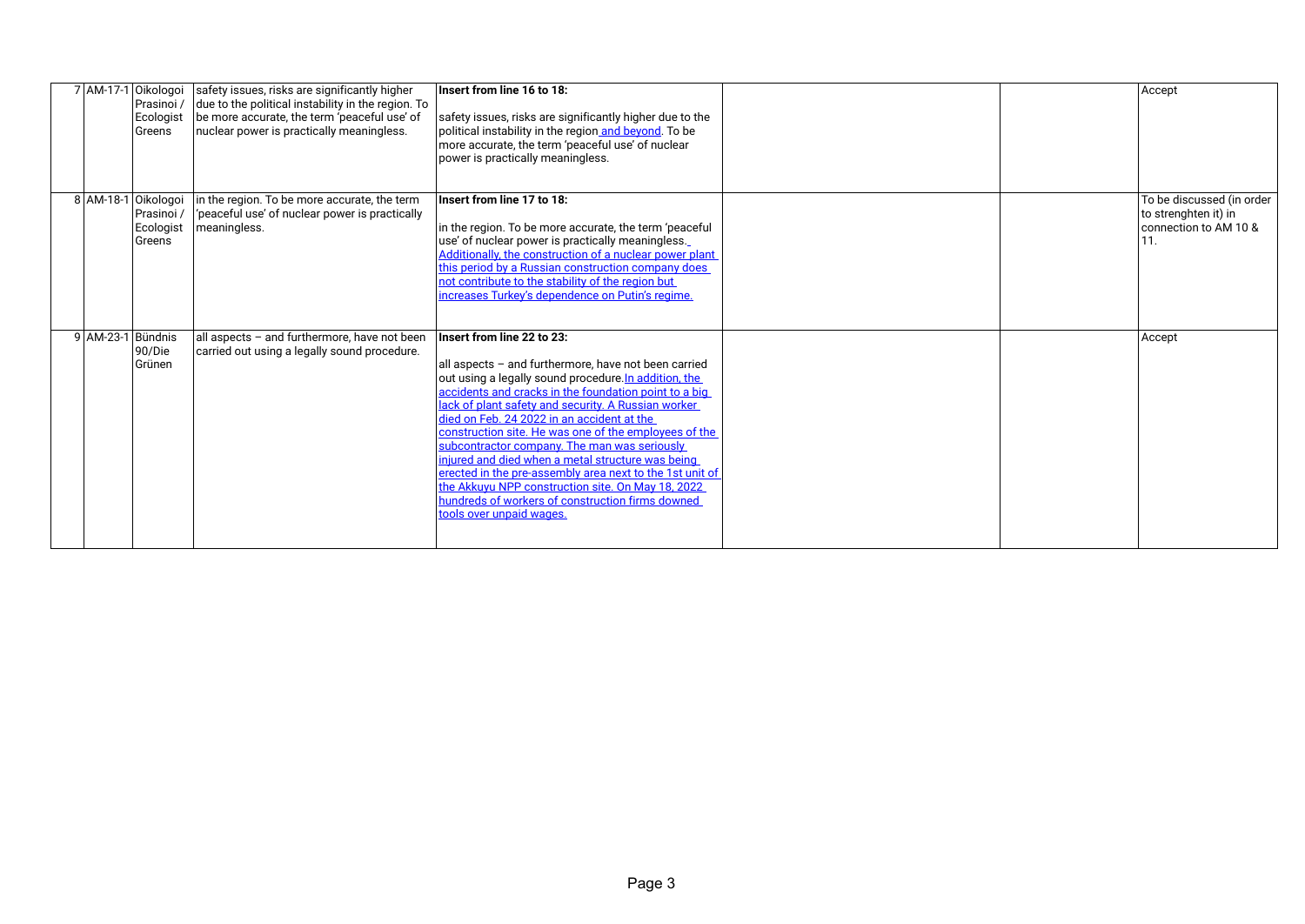|                    | s                | 10 AM-24-1 GroenLink The whole issue now needs to be considered<br>in the light of recent developments in the<br>area, especially in Ukraine, following Russia's<br>invasion of the country. The consequences of<br>this endless war, including seizing the<br>Zaporizhzhia nuclear power - i.e. Europe's<br>largest nuclear power plant -and blackmail<br>over the use of nuclear weapons, underline<br>the nuclear threat we are all facing. | From line 24 to 28:<br>The whole issue now needs to be considered in the<br>light of recent developments in the area, especially in-<br>Ukraine, following Russia's invasion of the country.<br>The consequences of this endless war, including<br>seizing the Zaporizhzhia nuclear power - i.e. Europe's-<br>largest nuclear power plant - and blackmail over the<br>use of nuclear weapons, underline the nuclear threat-<br>we are all facing.<br>While there are enough significant environmental risks<br>to call on the Turkish Government to stop the<br>construction plans for the Akkuya nuclear power plant,<br>there is another possibility to increase the pressure on<br>stopping further construction. Rosatom, the Russian<br>construction company responsible for building the<br>Akkuyu, has not been part of any EU sanctions.<br>Rosatom provides the equipment, materials and<br>services needed to construct the plant. Including<br>Rosatom on the EU sanction list could put pressure on<br>Turkey and delay further construction of the Akkuyu<br>plant.                                                                                                                        |  | Accept |
|--------------------|------------------|------------------------------------------------------------------------------------------------------------------------------------------------------------------------------------------------------------------------------------------------------------------------------------------------------------------------------------------------------------------------------------------------------------------------------------------------|---------------------------------------------------------------------------------------------------------------------------------------------------------------------------------------------------------------------------------------------------------------------------------------------------------------------------------------------------------------------------------------------------------------------------------------------------------------------------------------------------------------------------------------------------------------------------------------------------------------------------------------------------------------------------------------------------------------------------------------------------------------------------------------------------------------------------------------------------------------------------------------------------------------------------------------------------------------------------------------------------------------------------------------------------------------------------------------------------------------------------------------------------------------------------------------------------------|--|--------|
| 11 AM-28-1 Bündnis | 90/Die<br>Grünen | power - i.e. Europe's largest nuclear power<br>plant -and blackmail over the use of nuclear<br>weapons, underline the nuclear threat we are<br>all facing.                                                                                                                                                                                                                                                                                     | Insert from line 27 to 28:<br> power – i.e. Europe's largest nuclear power plant –and<br>blackmail over the use of nuclear weapons, underline<br>the nuclear threat we are all facing. The nuclear power<br>plant in Mersin Akkuyu is built and operated by Russia,<br>which aims to increase its presence and influence and<br>meet its geostrategic goals in the Eastern<br>Mediterranean with this activity. Especially against<br>this background and Russia's war of aggression<br>against Ukraine, which is against international law, the<br>only consequence can be that Turkey puts the Akkuyu<br>project on hold.<br>At least since the Gezi-movement in 2013<br>environmental mobilization has been seen as<br>illegitimate, criminal activity. There, the protesters<br>expressing disagreement with the destruction of<br>nature and common spaces as well as with the<br>oppressive regime, the increasingly authoritarian rule,<br>and the restriction of rights and freedoms. Too often<br>environmental activists are targeted and arrested<br>simply for peacefully exercising their right of freedom<br>of expression, association and assembly. (letzter Satz<br>wäre Wiederholung) |  | Accept |